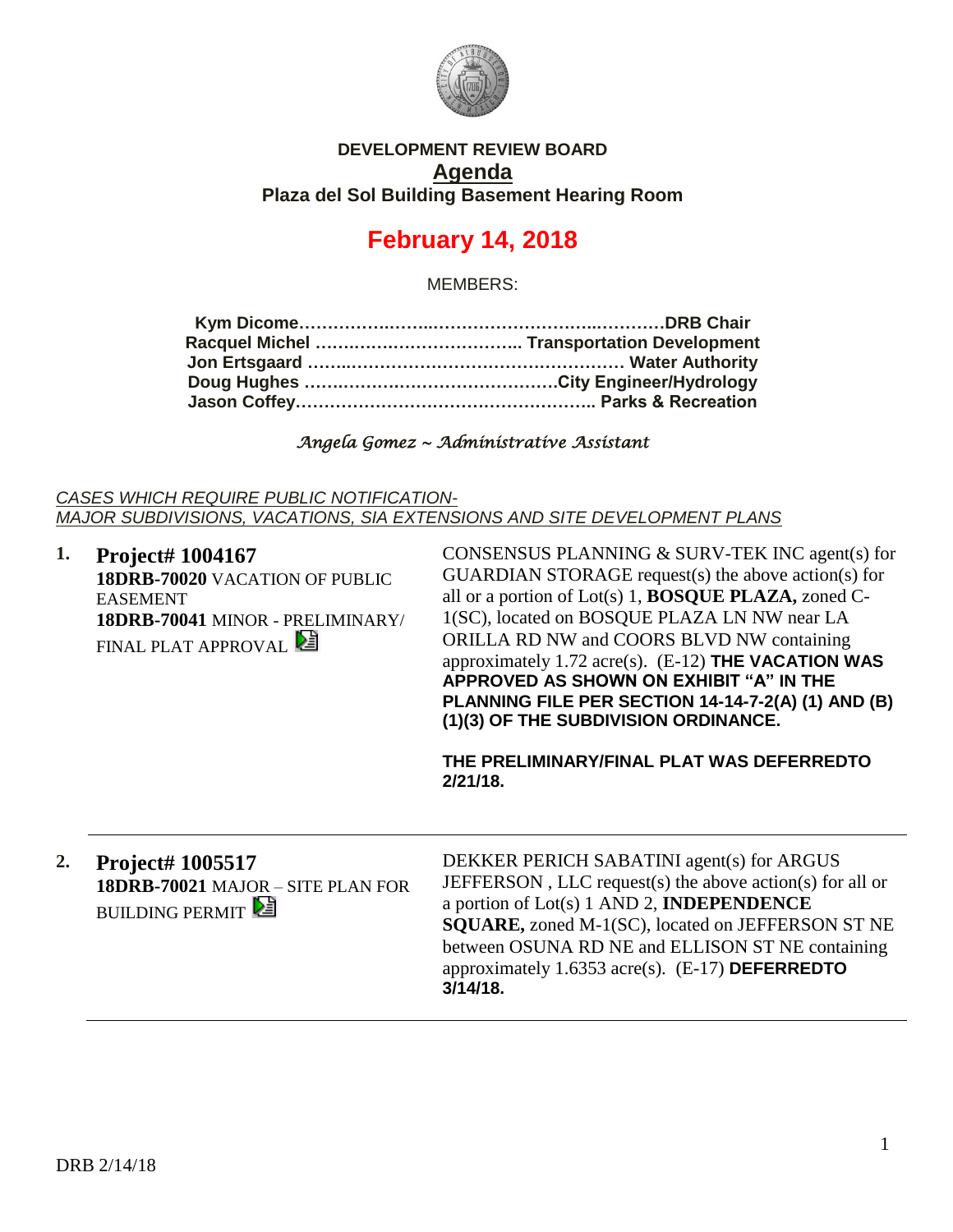**3. Project# 1011039 18DRB-70023** VACATION OF PUBLIC RIGHT-OF-WAY

PRECISION SURVEYS INC agent(s) for DOS VIENTOS, LLC request(s) the above action(s) for all or a portion of Lot(s) 1-16 AND LOT 1, Tract(s) B, **COMMERCIAL ADDITION,** zoned M-1, located on COMMERCIAL ST NE between MARQUETTE AVE NE and ROMA AVE NE containing approximately 1.4623 acre(s). (J-14) **THE VACATION WAS APPROVED AS SHOWN ON EXHIBIT "A" IN THE PLANNING FILE PER SECTION 14-14-7-2(A) (1) AND (B) (1)(3) OF THE SUBDIVISION ORDINANCE.**

## **MINOR CASES**

| SITE DEVELOPMENT PLANS (EPC FINAL SIGN-OFF) AMENDED PLANS AND<br><b>MASTER DEVELOPMENT PLANS (CITY COUNCIL FINAL SIGN-OFF)</b> |                                                                                                             |                                                                                                                                                                                                                                                                                                                                                                                                                                                                                                                                                                                                                                                                                                          |  |
|--------------------------------------------------------------------------------------------------------------------------------|-------------------------------------------------------------------------------------------------------------|----------------------------------------------------------------------------------------------------------------------------------------------------------------------------------------------------------------------------------------------------------------------------------------------------------------------------------------------------------------------------------------------------------------------------------------------------------------------------------------------------------------------------------------------------------------------------------------------------------------------------------------------------------------------------------------------------------|--|
| 4.                                                                                                                             | <b>Project# 1001523</b><br>18DRB-70050 AMENDED SITE PLAN for<br>BUILDING PERMIT (ePlan)                     | ALBUQUERQUE RV AND BOAT STORAGE request(s)<br>the above action(s) for all or a portion of $Tract(s)$ 1,<br>LADERA BUSINESS PARK Unit(s) 2, zoned SU-1/ Light<br>Industrial, located on LADERA DR NW and UNSER<br>BLVD NW containing approximately 5.2 acre(s). (D-11)<br>THE INFRASTRUCTURE LIST IS NULL AND VOID.                                                                                                                                                                                                                                                                                                                                                                                       |  |
| 5.                                                                                                                             | Project# 1011363<br>18DRB-70055 EPC APPROVED SITE<br>PLAN for BUILDING PERMIT (ePlan)<br>(17EPC-40042)      | MURPHY OIL USA INC request(s) the above action(s) for<br>all or a portion of Lot(s) $C-2$ , <b>SEVEN BAR RANCH</b><br>zoned SU-1 for IP Uses, located on 3751 SWY 528 NW<br>between HWY 528 NW and THE AMERICAN RD NW<br>containing approximately 1.25 acre(s). $(A-14)$ DEFERRED<br>TO 3/14/18.                                                                                                                                                                                                                                                                                                                                                                                                         |  |
| 6.                                                                                                                             | <b>Project# 1011115</b><br>18DRB-70006 - EPC APPROVED SITE<br>PLAN for BUILDING PERMIT<br>$(16EPC - 40083)$ | CONSENSUS PLANNING agent(s) for TITAN<br>DEVELOPMENT/CEDAR INVESTORS LLC request(s)<br>the above action(s) for all or a portion of $Lot(s)$ A1, A2, 4-<br>12, Block(s) 5 & 6, BROWNEWELL AND LAILS<br>HIGHLAND ADDITION zoned SU-2/SU-1 FOR MX,<br>located on CENTRAL AVE NE between SPRUCE ST NE<br>and SYCAMORE ST NE containing approx. 2.85 acre(s).<br>(K-15) [deferred from 1/17/18, 1/31/18, 2/7/18] WITH THE SIGNING<br>OF THE INFRASTRUCTURE LIST DATED 2/13/18 AND<br>WITH AN APPROVED GRADING AND DRAINAGE PLAN<br><b>ENGINEER STAMP DATED 2/7/18, THE SITE</b><br>DEVELOPMENT PLAN FOR BUILDING PERMIT WAS<br>APPROVED WITH FINAL SIGN-OFF DELEGATED TO<br><b>HYDROLOGY AND TO PLANNING.</b> |  |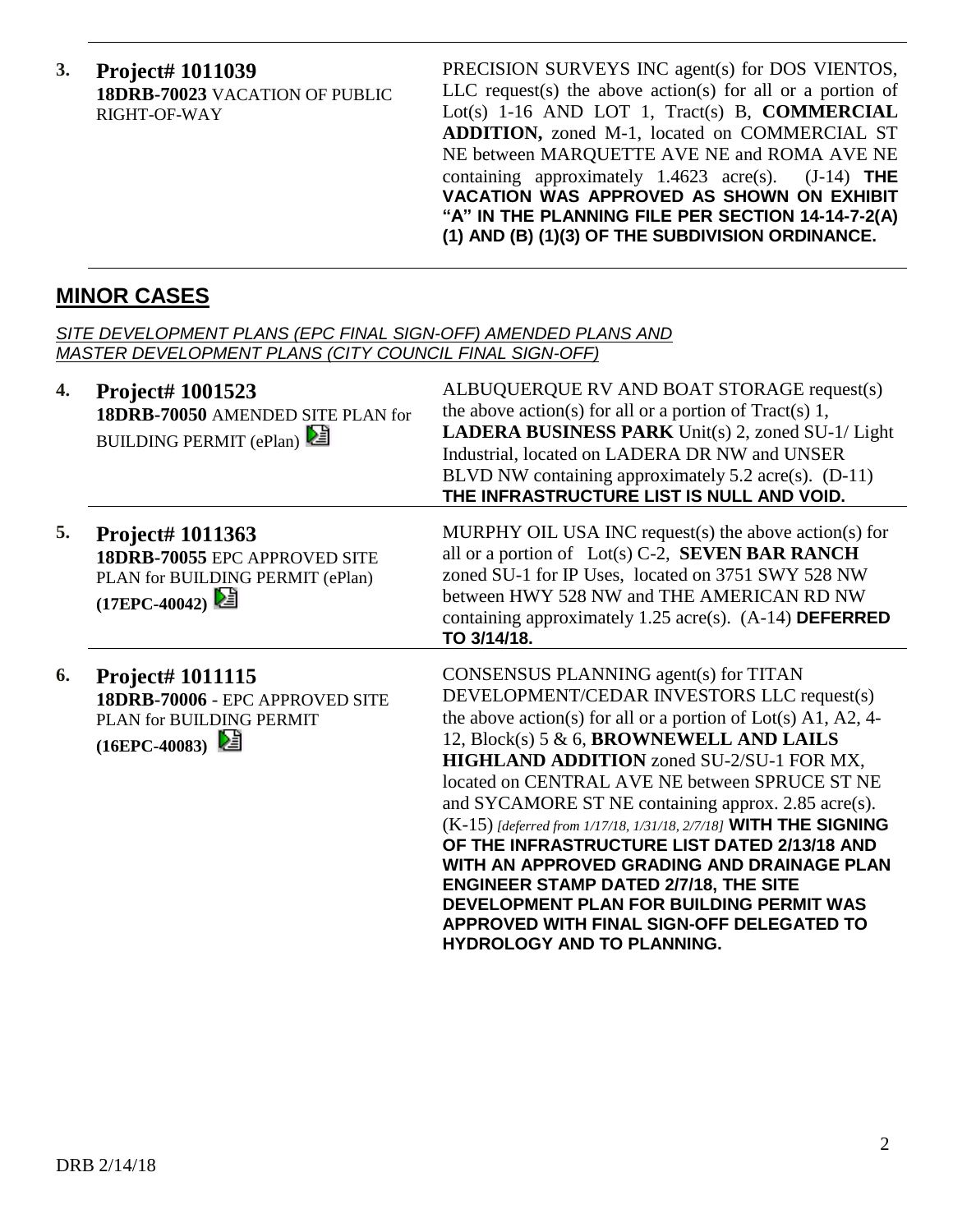| 7. Project# 1011099                  |  |  |
|--------------------------------------|--|--|
| <b>18DRB-70011 EPC APPROVED SITE</b> |  |  |
| PLAN for BUILDING PERMIT             |  |  |
| $(16EPC-40085)$                      |  |  |

CONSENSUS PLANNING agent(s) for TITAN DEVELOPMENT/CEDAR INVESTORS LLC request(s) the above action(s) for all or a portion of  $Lot(s)$  4A AND 5-9, Block(s) 4, **BROWNWELL AND LAILS HIGHLAND ADDITION,** zoned SU-2 FOR CMU, located on MULBERRY ST NE between COPPER AVE NE and CENTRAL AVE NE containing approximately .747 acre(s). (K-15) ) *[deferred from 1/24/18]* **THE SITE DEVELOPMENT PLAN FOR BUILDING PERMIT WAS APPROVED WITH FINAL SIGN-OFF DELEGATED TO THE WATER AUTHORITY AND TO PLANNING.**

#### *MINOR PLATS, FINAL (MAJOR) PLATS, AMENDED PLATS AND PLANS*

| 8. | Project# 1008797<br>18DRB-70054 AMENDMENT TO<br>PRELIMINARY PLAT                | RESPEC, INC. agent(s) for RCS - TAOS, LLC request(s)<br>the above action(s) for all or a portion of $Lot(s)$ 1-56P-1<br>TAOS UNIT 1, TAOS AT THE TRAILS UNIT 1 zoned<br>SU-2/VTRD, located on KAYSER MILL RD NW and<br>MISSION RIDGE between UNIVERSE BLVD NW and<br>OAKRIDGE ST NW (C-9) THE AMENDED<br><b>INFRASTRUCTURE LIST DATED 2/14/18 WAS</b><br>APPROVED. THIS AMENDMENT DOES NOT EXTEND<br>THE EXPIRATION DATE OF THE ALREADY APPROVED<br>PRELIMINARY PLAT.                                                    |
|----|---------------------------------------------------------------------------------|--------------------------------------------------------------------------------------------------------------------------------------------------------------------------------------------------------------------------------------------------------------------------------------------------------------------------------------------------------------------------------------------------------------------------------------------------------------------------------------------------------------------------|
| 9. | <b>Project# 1005224</b><br>18DRB-70040 MAJOR - FINAL PLAT<br><b>APPROVAL</b>    | MARK GOODWIN AND ASSOCIATES, P.A. agent(s) for<br>LGI HOMES NEW MEXICO LLC request(s) the above<br>$action(s)$ for all or a portion of Tract(s) A, <b>DESERT</b><br><b>SANDS Unit(s) 2, zoned R-LT, located on COLOBEL AVE</b><br>between MORRISSEY ST SW and 98TH ST SW containing<br>approximately 4.0567 acre(s). $(N-9)$ [deferred from 2/7/18] THE<br>FINAL PLAT WAS APROVED WITH FINAL SIGN-OFF<br>DELEGATED TO PLANNING AGIS DXF AND AMAFCA<br><b>SIGNATURE.</b>                                                  |
|    | 10. Project# 1010327<br>17DRB-70295 MINOR - FINAL PLAT<br>APPROVAL <sup>2</sup> | SURV-TEK INC agent(s) for 4404 MCLEOD, LLC<br>request(s) the above action(s) for all or a portion of $Lot(s)$ 1-<br>A AND 2, NORRIS AND MARGARET PENNY<br><b>ADDITION</b> zoned M-1, located on PAN AMERICAN<br>EAST FREEWAY NE between MCLEOD RD NE and<br>BOGAN AVE NE containing approximately 4.91 acre(s).<br>(F-17) [Deferred on 11/1/17, 11/16/17, 11/29/17, 12/13/17, 12/20/17, 1/318,<br>1/17/18] THE FINAL PLAT WAS APROVED WITH FINAL<br>SIGN-OFF DELEGATED TO PLANNING FOR AGIS DXF<br>AND AMAFCA SIGNATURE. |